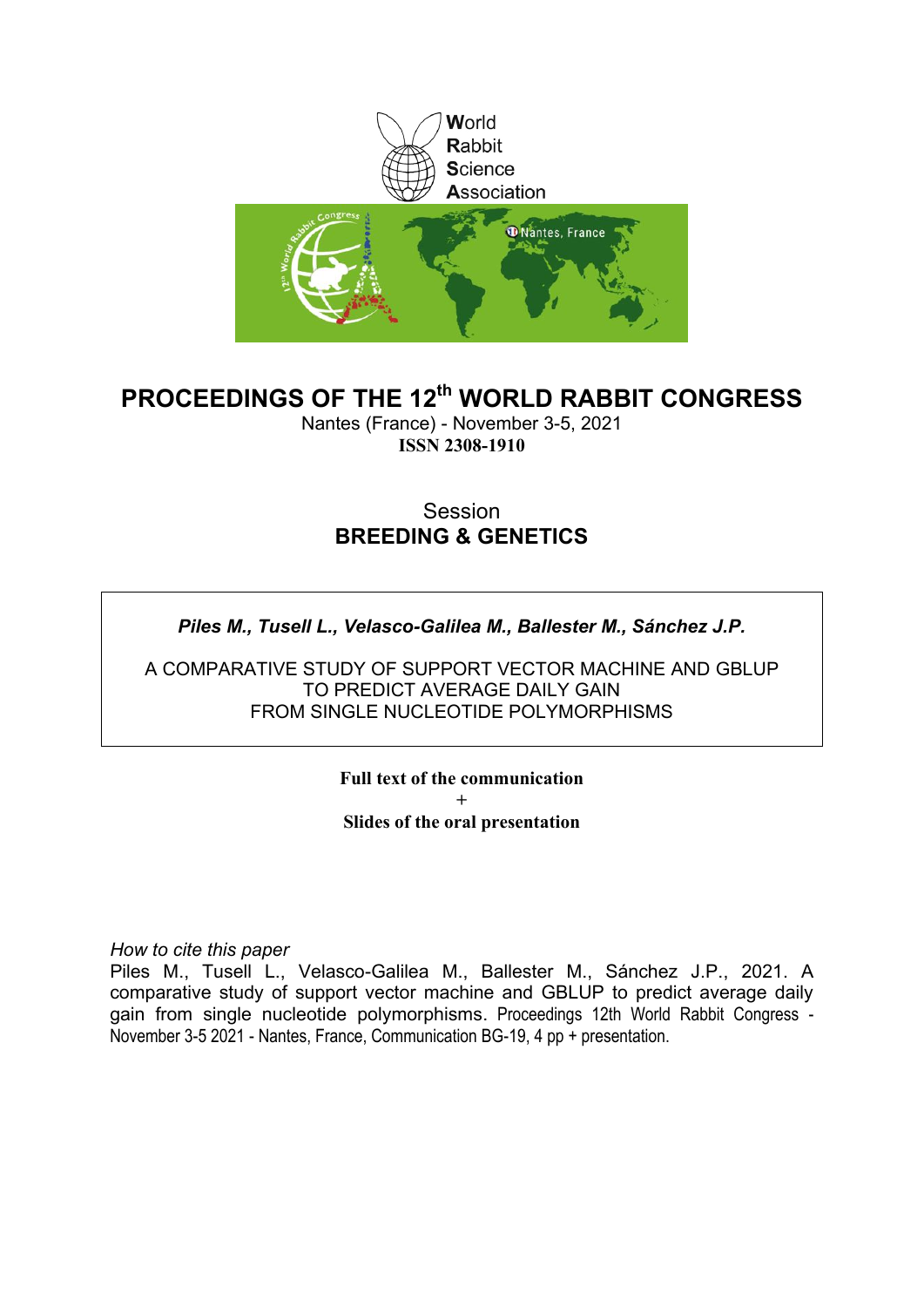### **A COMPARATIVE STUDY OF SUPPORT VECTOR MACHINE AND GBLUP TO PREDICT AVERAGE DAILY GAIN FROM SINGLE NUCLEOTIDE POLYMORPHISMS**

**Piles M.<sup>1</sup> \*, Tusell L.<sup>2</sup> , Velasco-Galilea M<sup>1</sup> ., Ballester M<sup>1</sup> ., Sánchez J.P.<sup>1</sup>**

<sup>1</sup>Animal Breeding and Genetics Program, Institute of Agriculture and Food Research and Technology (IRTA), Torre Marimon s/n, 08140 Caldes de Montbui, Barcelona, Spain <sup>2</sup>GenPhySE, Université de Toulouse, INRAE, F-31326 Castanet-Tolosan, France \*Corresponding author: miriam.piles@irta.es

#### **ABSTRACT**

This study compares the accuracy of prediction of total genetic effects, i.e. additive and non-additive genetic effects, of average daily gain (**ADG**) from single-nucleotide polymorphisms (**SNPs**) using radial basis function Support Vector Machine, (**SVM**) and a genome-enabled best linear unbiased prediction model (**GBLUP**) as benchmark. The target examples were 425 ADG records which were previously adjusted for environmental systematic effects. After quality control and selection of one SNP per linkage group 14,710 SNPs were retained. A nested resampling was implemented. For analysis with SVM, in each training set of an outer 6-fold cross-validation, SNPs were first ranked using their rank correlation with the adjusted ADG records. Then, hyper-parameter tuning was performed using an inner 6-fold crossvalidation in each training set for different learner configurations including as predictor variables different subsets with increasing number (50, 100, 200, 300, 500, 1000) of the best ranked SNPs and a set with all of them. Finally, prediction performance was evaluated in the outer testing sets using the median of the Spearman's correlation (**SC**) between predicted and adjusted phenotypes. Same pairs of training/test sets were used for prediction of adjusted ADG records using GBLUP. The best prediction performance was obtained with SVM with a subset of 1000 SNPs. In this case, the median (**Md**) of SC was 0.34 with an interquartile range (**IQR**) of 0.20 for this parameter. When prediction was performed using GBLUP with all SNPs, the Md of the SC was 0.28 with an IQR of 0.12. The selected subset of SNPs that have been identified could be potentially used in selection to boost genetic progress of ADG.

**Key words**: Support Vector Machine, machine learning, prediction, growth, genome selection

#### **INTRODUCTION**

The availability of high-density panels of molecular markers in rabbit makes possible the use of genomic selection in this species. However, its efficacy and economic interest for the improvement of expensive and difficult to measure traits needs to be assessed. Marker-based models for genetic selection have shown their superiority over pedigree-based models for predicting complex traits in many species (Hayes et al., 2009; de los Campos et al., 2013). Most of the applications use additive linear regression models. However, prediction accuracy could be even further improved by using models and procedures that are able to capture and integrate other sources of non-additive genetic variation such as dominance or epistasis even when the number of records is much smaller than the number of parameters. Machine learning (**ML**) algorithms can capture complex relationships between predictor variables and target traits. They have substantial computational demands and risk of overfitting the training data. However, when they are applied within a resampling strategy to predict or classify an output, it is feasible to obtain an optimal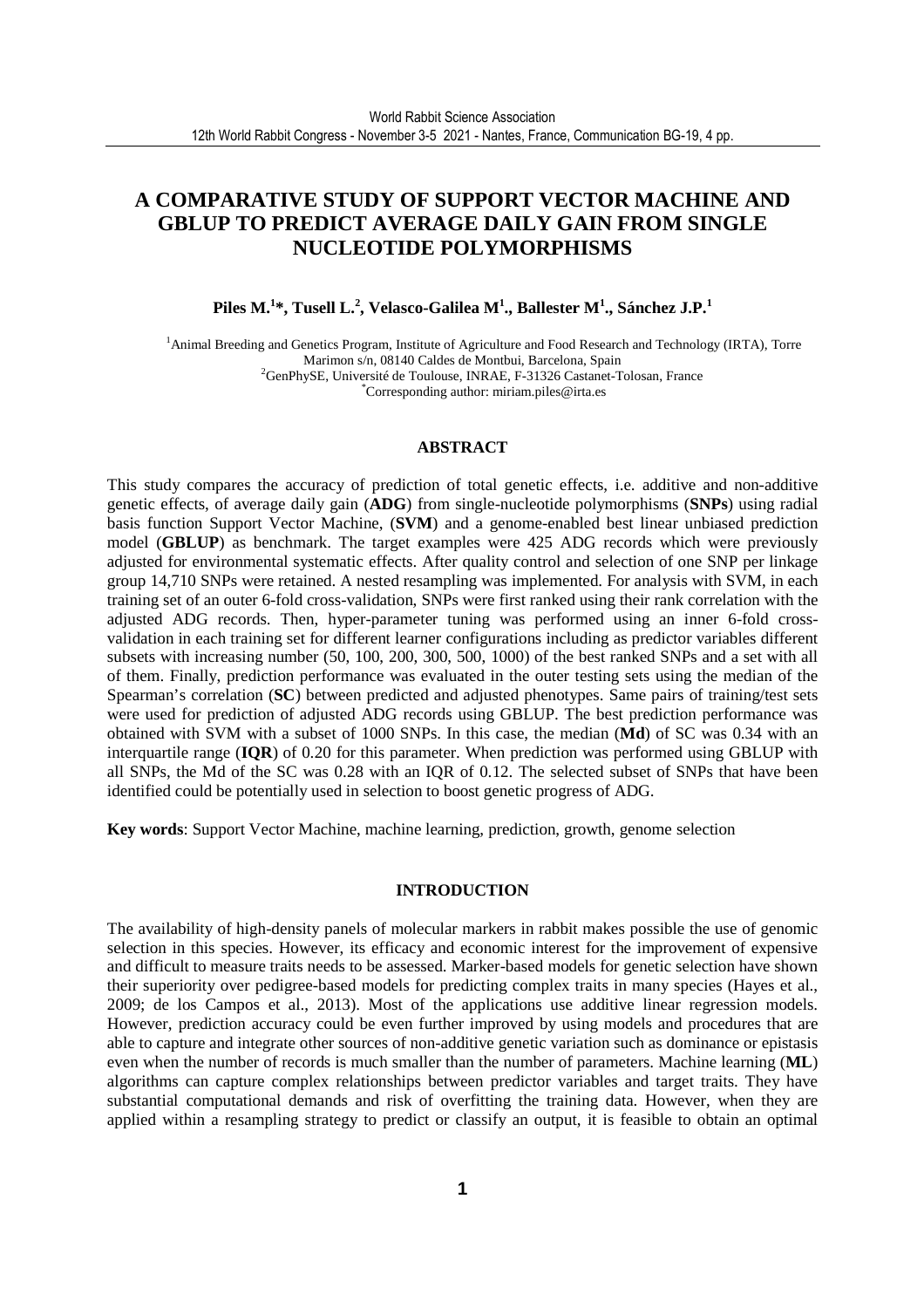parameterization of the prediction model and an assessment of the generalizability of the results. Among them, Support Vector Machine (**SVM**; Vapnik et al., 1999) is a non-linear method which have shown good performances in both classification and regression problems (Long et al., 2011).

The aim of this study is to assess the accuracy of prediction of total genetic effects, i.e. additive and nonadditive genetic effects, of average daily gain (**ADG**) from single-nucleotide polymorphisms (**SNPs**) using machine learning algorithms.

#### **MATERIALS AND METHODS**

*Animals and Data*. Animals come from the Caldes line selected for growth rate during the fattening period (32-60d). They were bred in 5 batches in two farms and under two feeding regimens: *ad libitum* or restricted to 75% of the *ad libitum* feed intake. Animals were weighted once per week and ADG was computed for each animal as the regression coefficient of body weight on age at recording using the lm() function of the "stats" R package. ADG records were adjusted for systematic environmental factors with the function lm() of the R package "stats". Systematic factors resulted from the combination of the farm with batch, feeding regimen, food type, body size at weaning, parity order and litter size. Outlier records within combination of systematic effects were removed. Finally, adjusted records were centered and standardized. A total of 425 records remained for the analyses. The DNA extraction was carried out from liver samples of the same 425 growing rabbits using the kit NucleoSpin Tissue (250prep) (Macherey-Nagel). DNA extracts were sent to an Affymetrix platform to conduct genotyping using the Axiom Rabbit Genotyping Array "Axiom OrCunSNP" (Thermo Fisher Scientific), which includes 199,692 variants. Only 161,830 variants were segregating in our population and, after retaining the SNPs mapped in autosomes in the OryCun2.0 assembly and applying standard quality control criteria, 114,604 SNPs were retained. Quality control criteria comprised retaining animals having at least 90% of SNPs correctly genotyped, SNPs with less than 5% missing genotype data and SNPs with a MAF higher than 5%. The linkage disequilibrium decay pattern from our population was estimated and used to retain one SNP per linkage group resulting in 14,710 SNPs kept for further analyses.

*Statistical Analysis*. A nested resampling was implemented. In each training set of an outer 6-fold crossvalidation, ranking of SNPs based on the rank correlation between the adjusted ADG records and the SNP was first established. Then, tuning of the hyper-parameters of the radial basis function SVM was performed also within each training set using an inner 6-fold cross-validation. This was done for different configurations of the learner, which included as predictor variables different subsets with increasing number of the most correlated SNPs (50, 100, 200, 300, 500 and 1000) and a set with all of them. Finally, model was fitted on the entire outer training set and the prediction performance was evaluated on the corresponding outer testing sets.

Support vector regression is an application of SVM methodology (Vapnik, 1995) which minimizes a regularized loss function (the insensitive-loss function). Performance of SVM is very sensitive to the values of two main hyper-parameters: the "cost parameter" ("C"), which is a trade-off between model complexity and training error; and the "gamma" parameter from the Gaussian function inside the kernel. Both hyper-parameters were simultaneously tuned evaluating all possible combinations of the tested values ( $C = 0.0001, 0.01, 0.1, 1$ ; sigma = 0.005, 0.05, 0.5, 5). The performance criterion used to select the best hyper-parameter set was the mean squared error. SVM was implemented using the "e1071" R package within the "mlr" R package (Bichl et al., 2016) which allowed to find the optimal hyperparameters and compare results across learner configurations.

The prediction performance of a genome-enabled best linear unbiased prediction model (**GBLUP)** was used as a benchmark as it has been widely used for prediction of genomic breeding values (de los Campos et al., 2013). In GBLUP, adjusted ADG phenotypes are regressed on additive genomic effects, or genomic breeding values  $\mathbf{u} - \mathbf{f} u_i$  (for *i*=1,…, *n* individuals) that are assumed to be normally distributed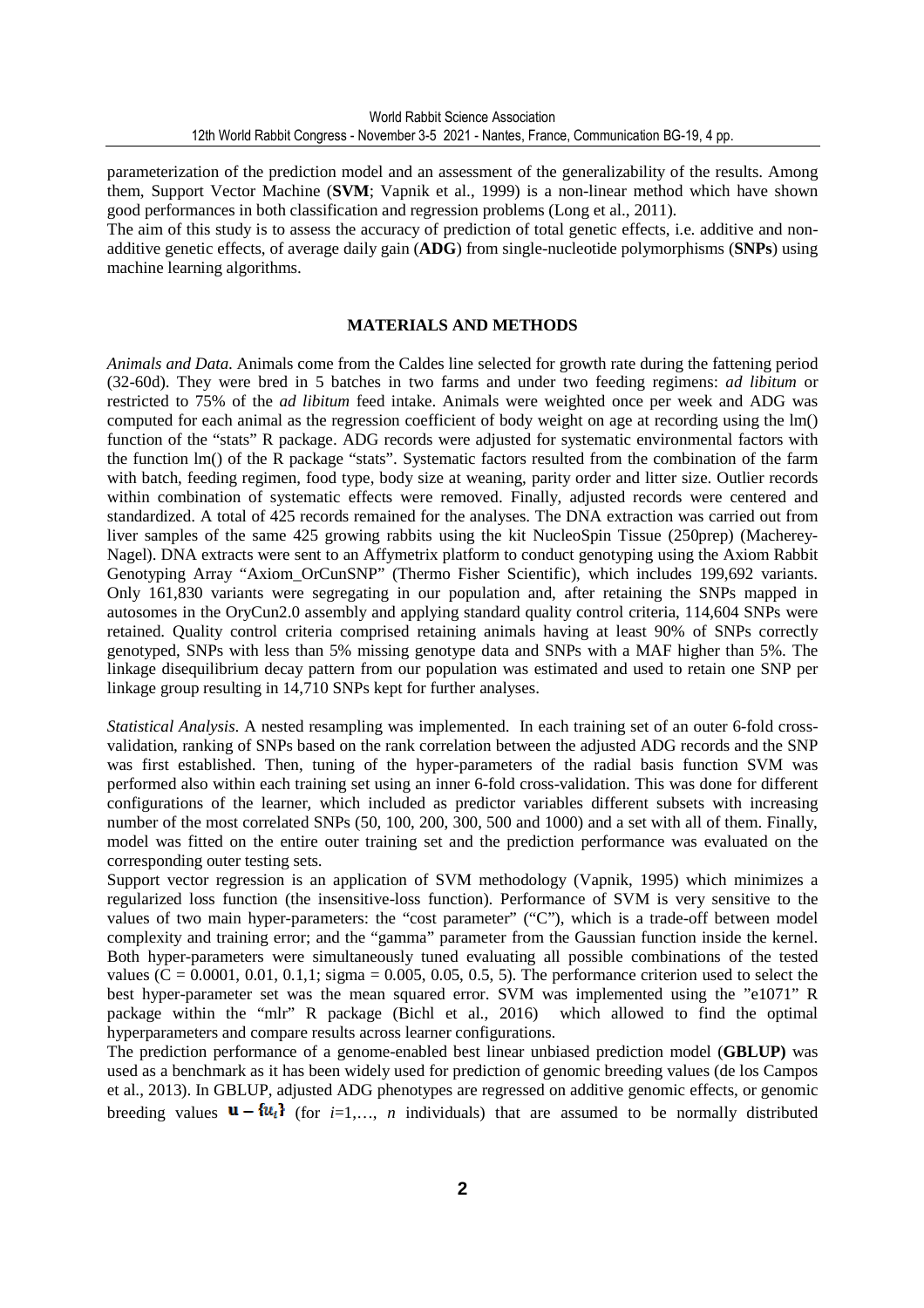$\mathbf{u} \sim N(0, \mathbf{G}\sigma_u^2)$ , where  $\sigma_u^2$  is the additive genomic variance, and  $\mathbf{G}$  is the genomic relationship matrix (VanRaden, 2008). A Bayesian GBLUP was implemented using the BLUPF90 family programs (Misztal, 2002) and its predictive ability was assessed using the same training/testing sets used for the machine learning analysis.

For both methods, the median (**Md**) and the interquartile range (**IQR**) of the Spearman correlation (**SC**) between the predicted and observed adjusted phenotypes of the 6 testing sets was used to assess prediction performance.

#### **RESULTS AND DISCUSSION**

Figure 1 shows boxplots of the SC between predicted and observed adjusted phenotypes obtained in the 6 testing datasets using SVM with the different subsets of SNPs and the GBLUP using the 14710 SNPs. The best prediction performance was obtained with SVM using a subset of 1000 SNPs being the Md (IQR) 0.34 (0.20). These figures can be considered quite good prediction performances given the low genetic determinism estimated for this trait in the same population. Thus, using data from the same experiment, the posterior means of heritability for ADG under restricted and *ad libitum* feeding were estimated to be 0.08 (SD = 0.02) and 0.21 (SD = 0.05), respectively (Piles et al., 2017).

The fact that best predictive performance is obtained with a subset with the 1000 most informative SNPs and that similar results are obtained with just 500 out of 14710 SNPs, indicates the high importance of performing feature selection for prediction purposes, especially when the number of features is high and the number of training examples available is limited. In this study, feature selection allowed reducing to a small value the number of predictor variables, which possibly avoids redundant information while reducing parameter dimensionality and computation time. From the point of view of selection, this identified subset of SNPs could allow to genotype candidates with a low density SNP-chip, reducing genotyping costs.

The Md (IQR) of the SC between observed and predicted values for GBLUP was 0.28 (0.12), which indicates a slightly lower ability to predict adjusted ADG records when all SNPs are used to account for genomic relationships among individuals in a linear model. Radial basis function SVM enables modeling nonlinear relationships between the phenotype and the SNPs. In this study, SVM slightly outperformed the predictive performance obtained with GBLUP, possibly because most of the genetic determinism of ADG is of additive nature.

#### **CONCLUSIONS**

This is the first time that a ML algorithm has been used to predict rabbit phenotypes from SNP genotypes. A good prediction performance was obtained with a subset of just 500 SNPs selected on the basis of the rank correlation between SNP and the adjusted records. The prediction performance of SVM slightly outperformed that of GBLUP, which used all SNPs information. The selected subset of SNPs that have been identified could be potentially used in selection for ADG.

#### **ACKNOWLEDGEMENTS**

This research was supported by the Feed-a-Gene Project funded by the European's Union H2020 Programme under grant agreement EU 633531.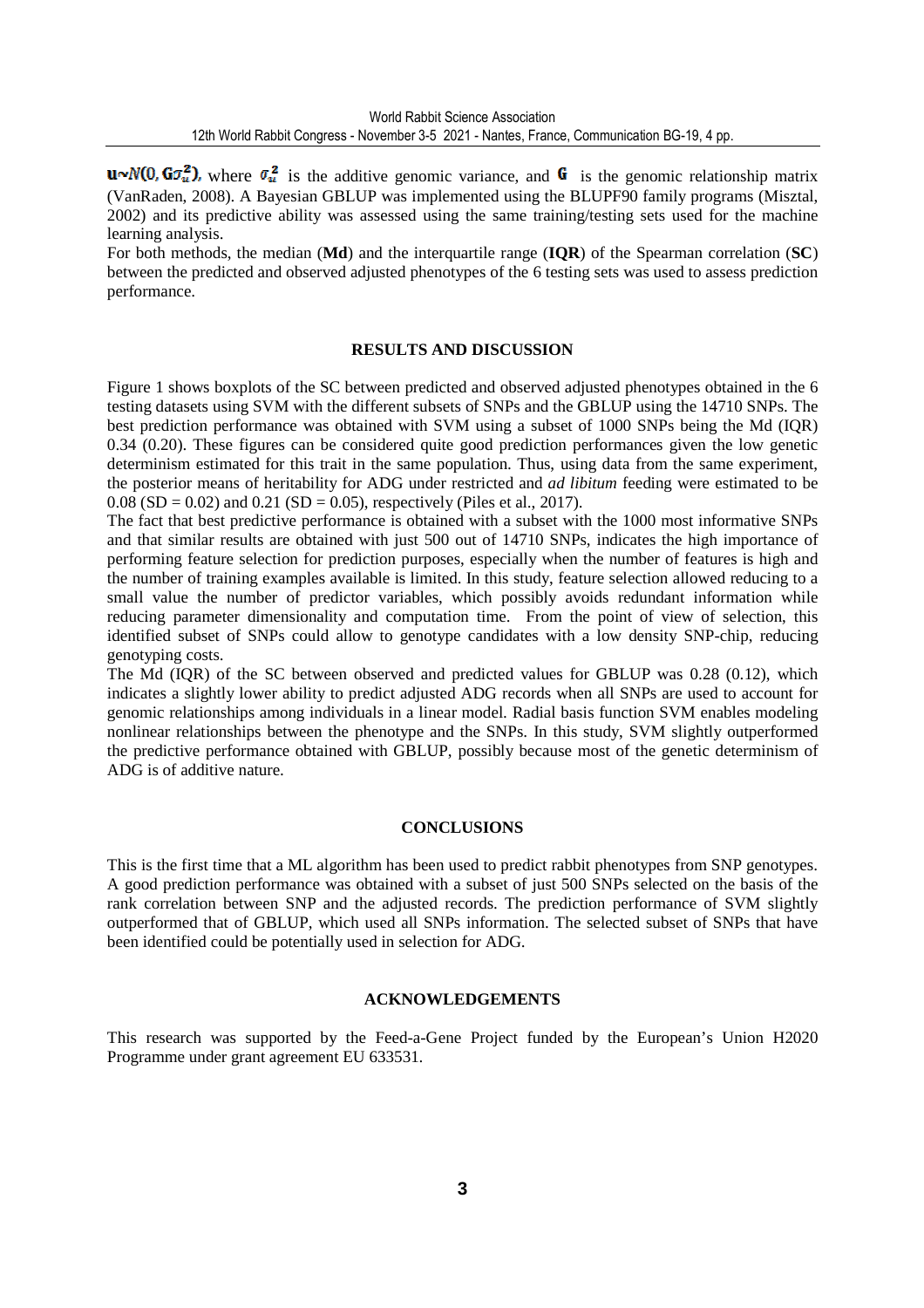

**Figure 1:** Boxplots of the Spearman correlation between predicted and observed data obtained in the testing datasets using radial basis function Suport Vector Machine (SVM) and genomic BLUP (GBLUP) using different subsets with increasing number of predictors (50, 100, 200, 300, 500 and all of the 14,731 SNPs).

#### **REFERENCES**

- Bischl B., Lang M., Kotthoff L., Schiffner J., Richter J., Studerus E., Casalicchio G., Jones Z.M. 2016. mlr: Machine Learning in R. J *Mach Learn Res.,17:1-5.*
- de los Campos G., Hickey J.M., Pong-Wong R., Daetwyler H.D., Calus M.P.L. 2013. Whole-Genome Regression and Prediction Methods Applied to Plant and Animal Breeding. *Genetics 193, 327-345*
- Hayes B., Bowman P., Chamberlain A., Verbyla K., Goddard M. 2009. Accuracy of genomic breeding values in multi-breed dairy cattle populations. *Genet. Select. Evol. 41, 51.*
- Long N., Gianola D., Rosa G.J., Weigel K.A. 2011. Application of support vector regression to genome-assisted prediction of quantitative traits, TAG. *Theor. Appl. Genet. 123, 1065-1074.*
- Misztal I., Tsuruta S., Strabel T., Auvray B., Druet T., Lee D.H. BLUPF90 and related programs (BGF90). 2002*. In: Proc. 7th World Congress on Genetics Applied to Livestock Production: 19–23 August 2002, Montpellier, 2002*
- Piles M., David I., Ramon J., Canario L., Rafel O., Pascual M., Ragab M., Sánchez J.P. 2017. Interaction of direct and social genetic effects with feeding regime in growing rabbits, *Genet. Select. Evol. 49,58.*
- Vapnik V.N. 1999. The nature of statistical learning theory. *2nd ed. New York: Springer-Verlag.*

VanRaden P.M. 2008. Efficient methods to compute genomic predictions. *J. Dairy Sci. 91, 4414–4423*.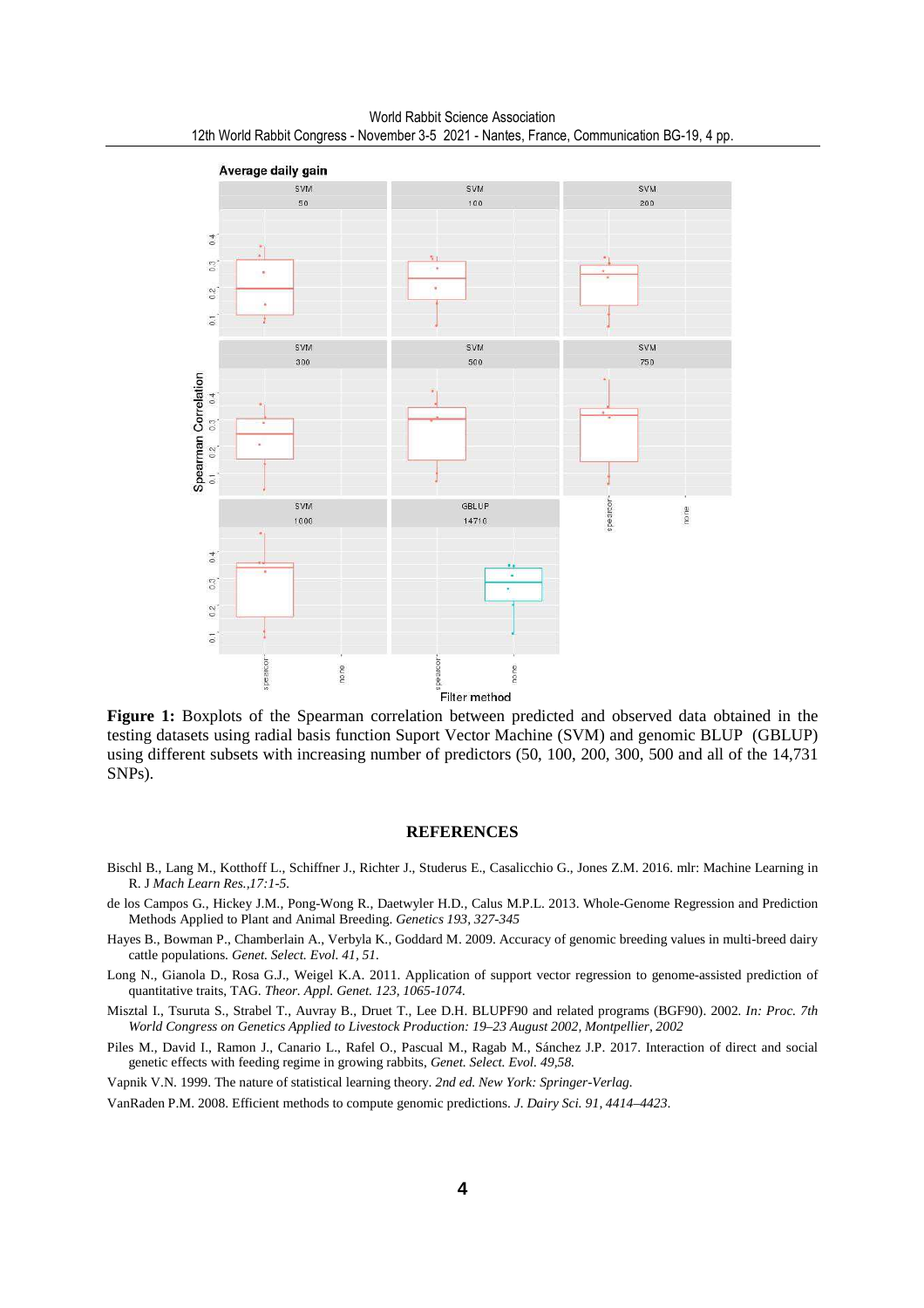A COMPARATIVE STUDY OF SUPPORT VECTOR MACHINE AND GBLUP TO PREDICT AVERAGE DAILY GAIN FROM SINGLE NUCLEOTIDE POLYMORPHISMS

Piles M., Tusell L., Velasco-Galilea M., Ballester M., Sánchez J.P.

*Animal Breeding and Genetics, Institute for Food and Agriculture Research and Technology. Barcelona, Spain. \*Corresponding author: Miriam.piles@irta.es*



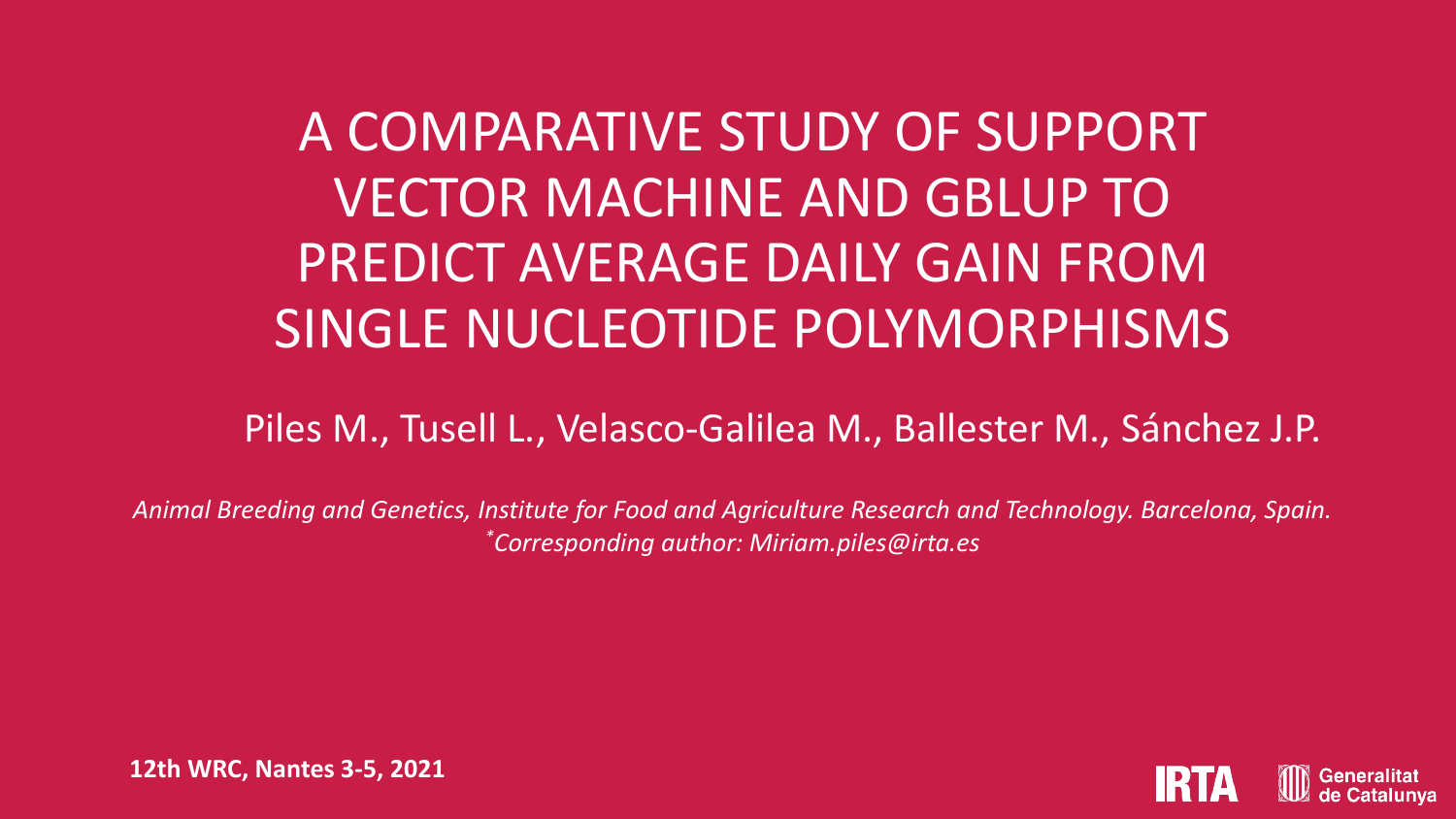Marker-based models for genetic selection use additive linear regression models

## **BUT**

Prediction accuracy could be further improved by using more flexible non-linear models able to capture other sources of non-additive genetic variation

## Machine learning methods could be useful for prediction purposes because of their ability to predict outputs without assumptions about the genetic determinism underlying a trait

## **OBJECTIVE**

to assess the accuracy of prediction of total genetic effects of average daily gain (**ADG**) from single-nucleotide polymorphisms (**SNPs**) using Support Vector Machine.



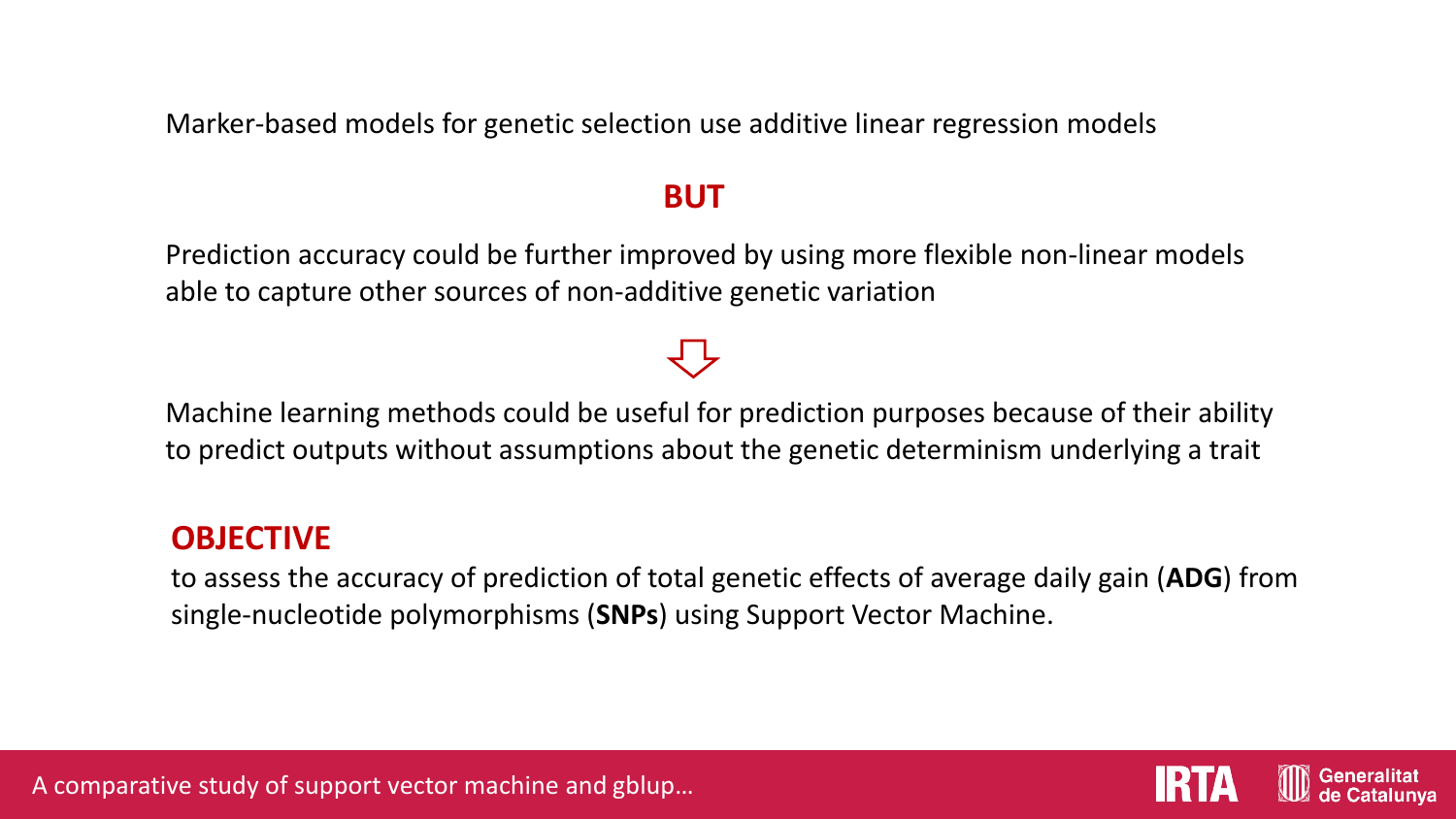**ADG** records previously adjusted for environmental systematic effects



DNA extraction from **liver samples**  of **425** growing rabbits

Quality control and selection of one SNP per linkage group

**14,710 SNPs** as predictor variables





**Generalitat** de Catalunya

A comparative study of support vector machine and gblup…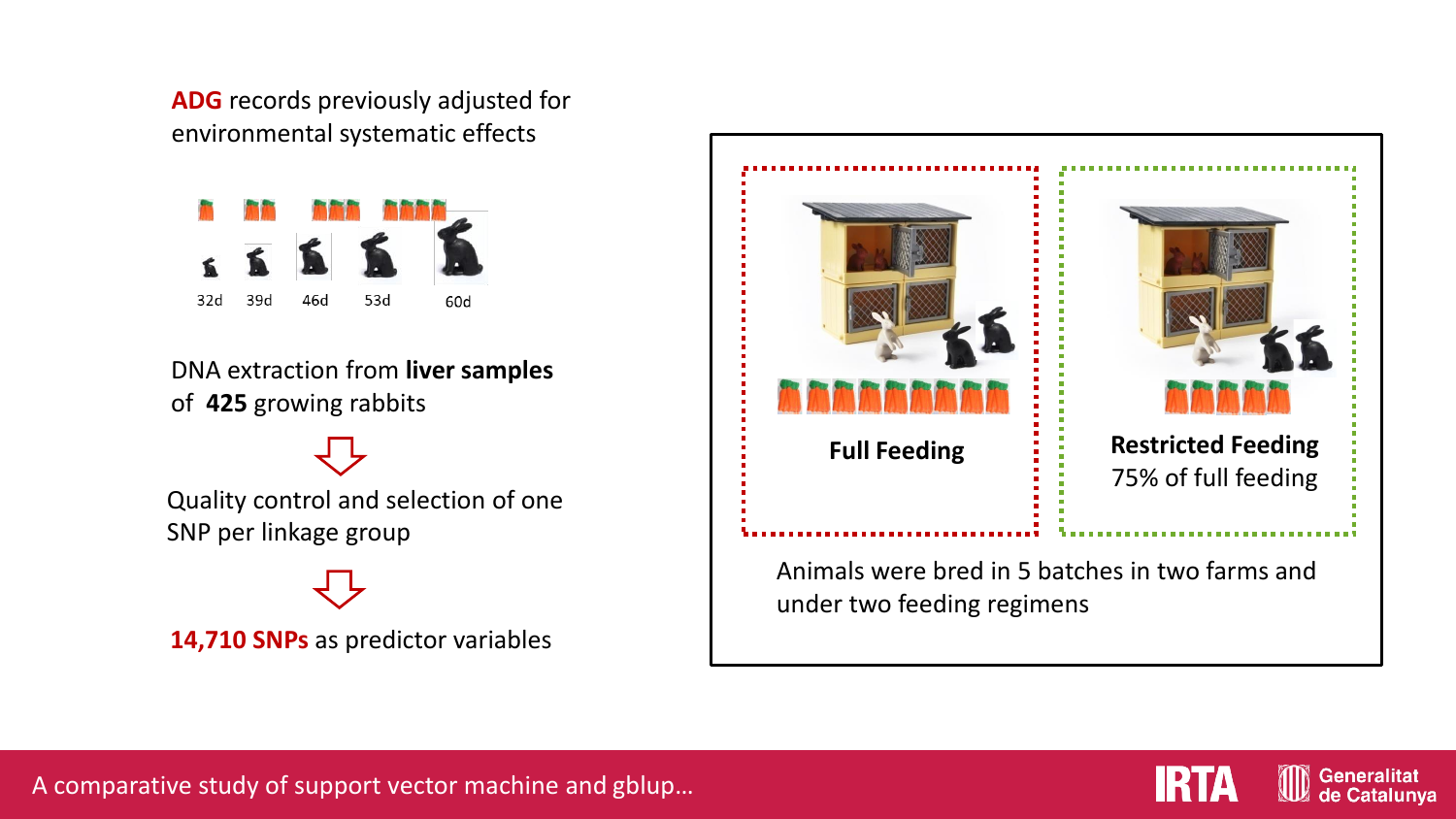## **Support Vector Regression (e1071)**

• Find a function,  $f(x)$ , with at most  $\varepsilon$ -deviation from the target y



**mlr R package**





# **Bayesian GBLUP (BLUP90 family programs) Benchmark**





**Generalitat** de Catalunya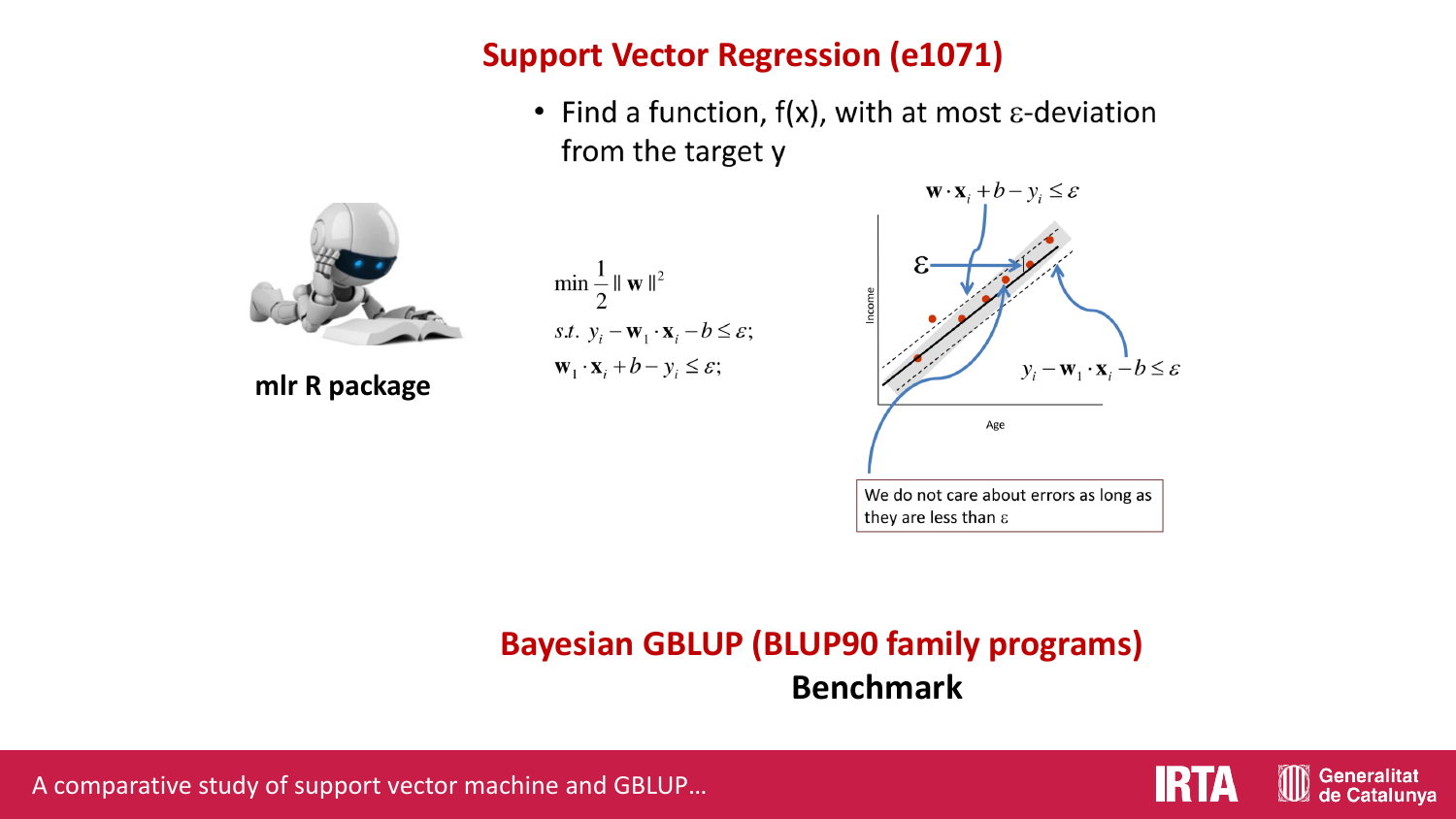

A comparative study of support vector machine and gblup…



**Generalitat** 

de Catalunya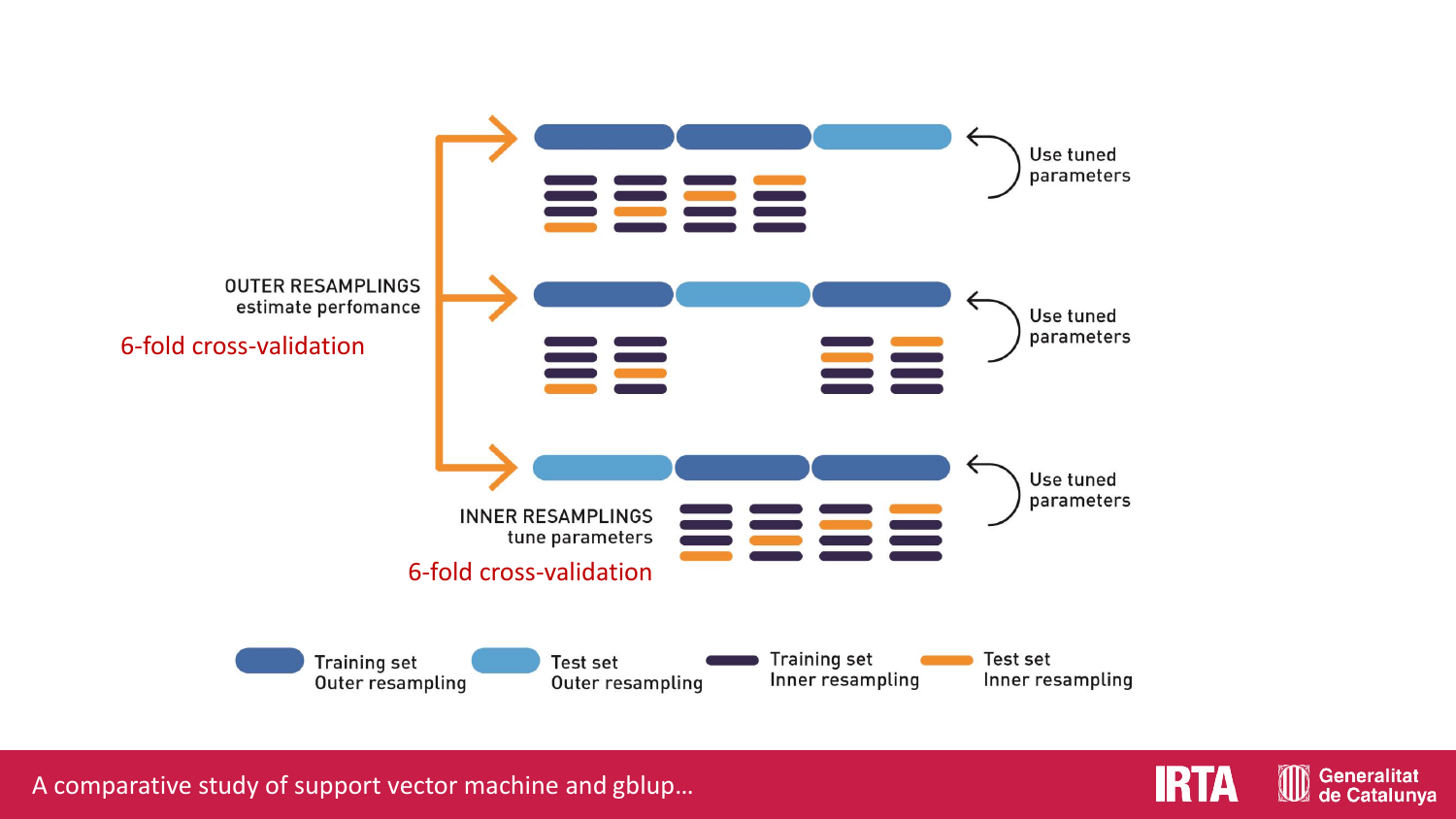

A comparative study of support vector machine and gblup…

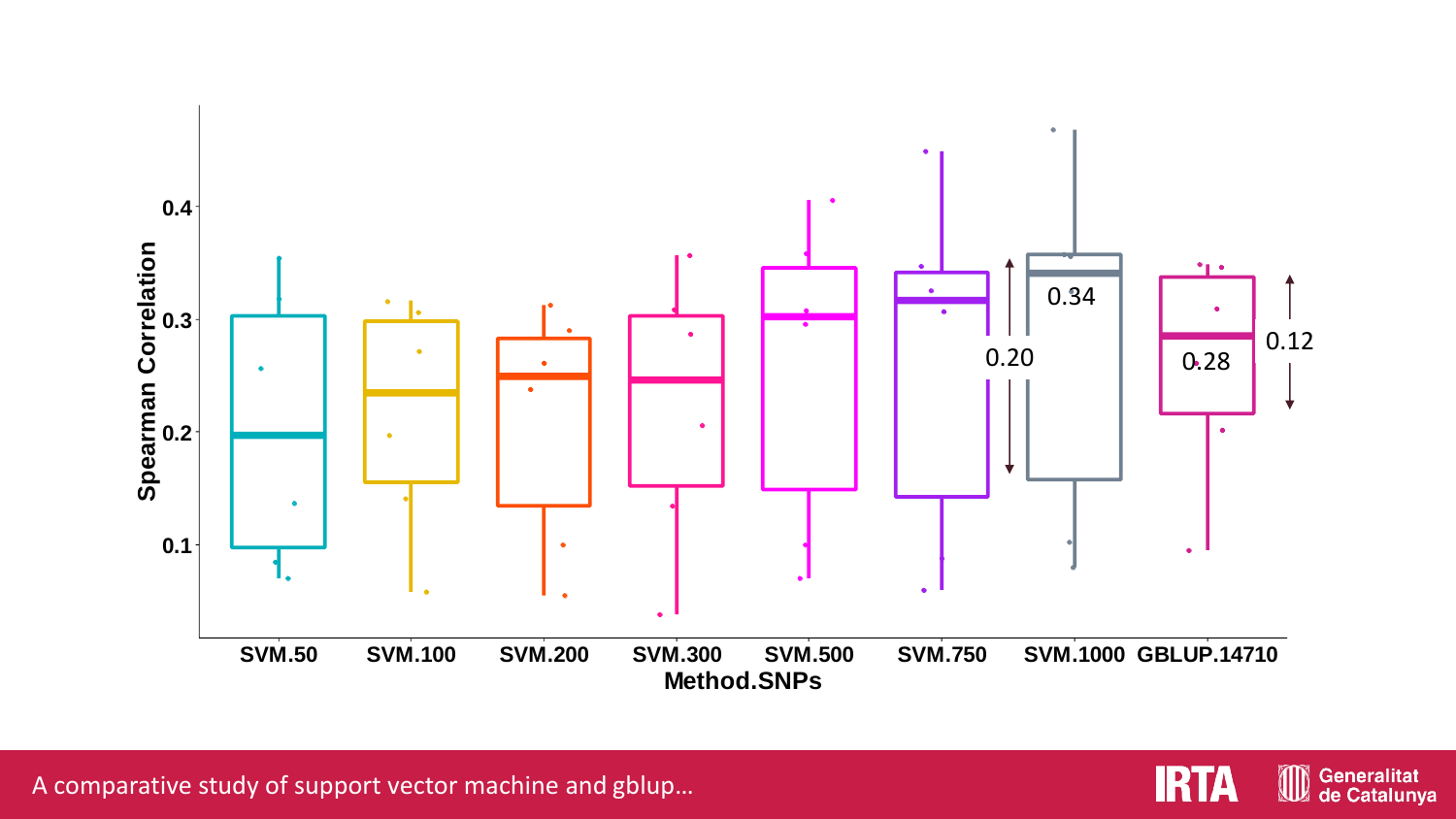# **TO TAKE HOME MESSAGES**

- Good prediction performance with SVM using a subset of 500 SNPs
- The selected subset of SNPs could be used in selection for ADG with low-density SNP-chips
- **E** Similar results with GBLUP using all SNPs  $\longrightarrow$  additive genetic determinism of ADG